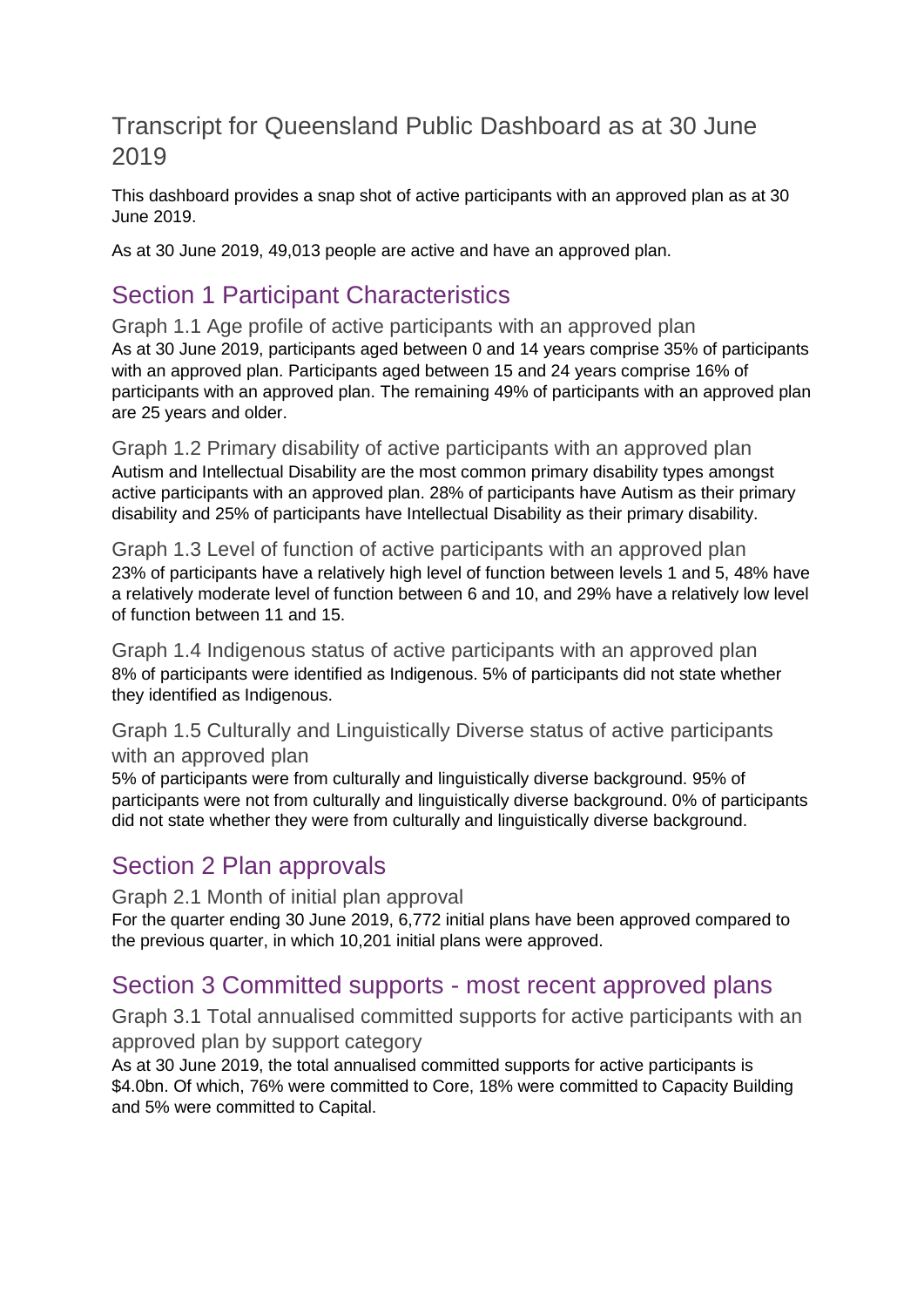Graph 3.2 Total annualised committed supports for active participants with an approved plan by primary disability

Participants with Intellectual Disability and Autism receive the highest proportion of total annualised committed supports amongst all active participants with an approved plan. Participants with Intellectual Disability receive 34% of the total committed supports, while participants with Autism receive 15% of the total committed supports.

Graph 3.3 Total annualised committed supports for active participants with an approved plan by age group

The 0 to 14, 15 to 24, and 25+ age groups represent 10%, 17% and 73% respectively of total committed supports.

Graph 3.4 Total annualised committed supports for active participants with an approved plan by level of function

Participants with level of function between 11 and 15 have relatively lower function or a higher level of disability, and they receive 58% of total committed supports. Participants with level of function between 6 and 10 have a relatively moderate level of function or disability, and they receive 37%. Participants with a level of function between 1 and 5 have relatively high level of function or a low level of disability, and they receive 6% of total committed supports.

# Section 4. Annualised committed supports - most recent approved plans

Graph 4.1 Distribution of active participants with an approved plan by annualised committed support band

As at 30 June 2019, 18% of active participants with an approved plan have annualised committed supports in the range \$50,001-\$100,000, 14% in the range \$30,001-\$50,000, and 12% in the range \$10,001-\$15,000.

Graph 4.2 Average annualised committed supports for active participants with an approved plan by primary disability

Participants with Spinal Cord Injury as their primary disability constitute 2% of active participants and receive the highest amount of annualised committed supports, followed by Acquired Brain Injury which constitutes 4% of active participants.

Graph 4.3 Average annualised committed supports for active participants with an approved plan by age group

Participants in the 35 to 44 years age group receive the highest amount of average annualised committed supports, and the 45 to 54 years age group receive the second highest amount of average annualised committed supports.

Graph 4.4 Average annualised committed supports for active participants with an approved plan by level of function

The average annualised committed supports for participants with relatively high functional capacity (corresponding to a level of function between 1 and 5) is \$20,483, whereas the average annualised committed supports for participants with relatively low functional capacity (corresponding to a level of function between 11 and 15) is \$159,298.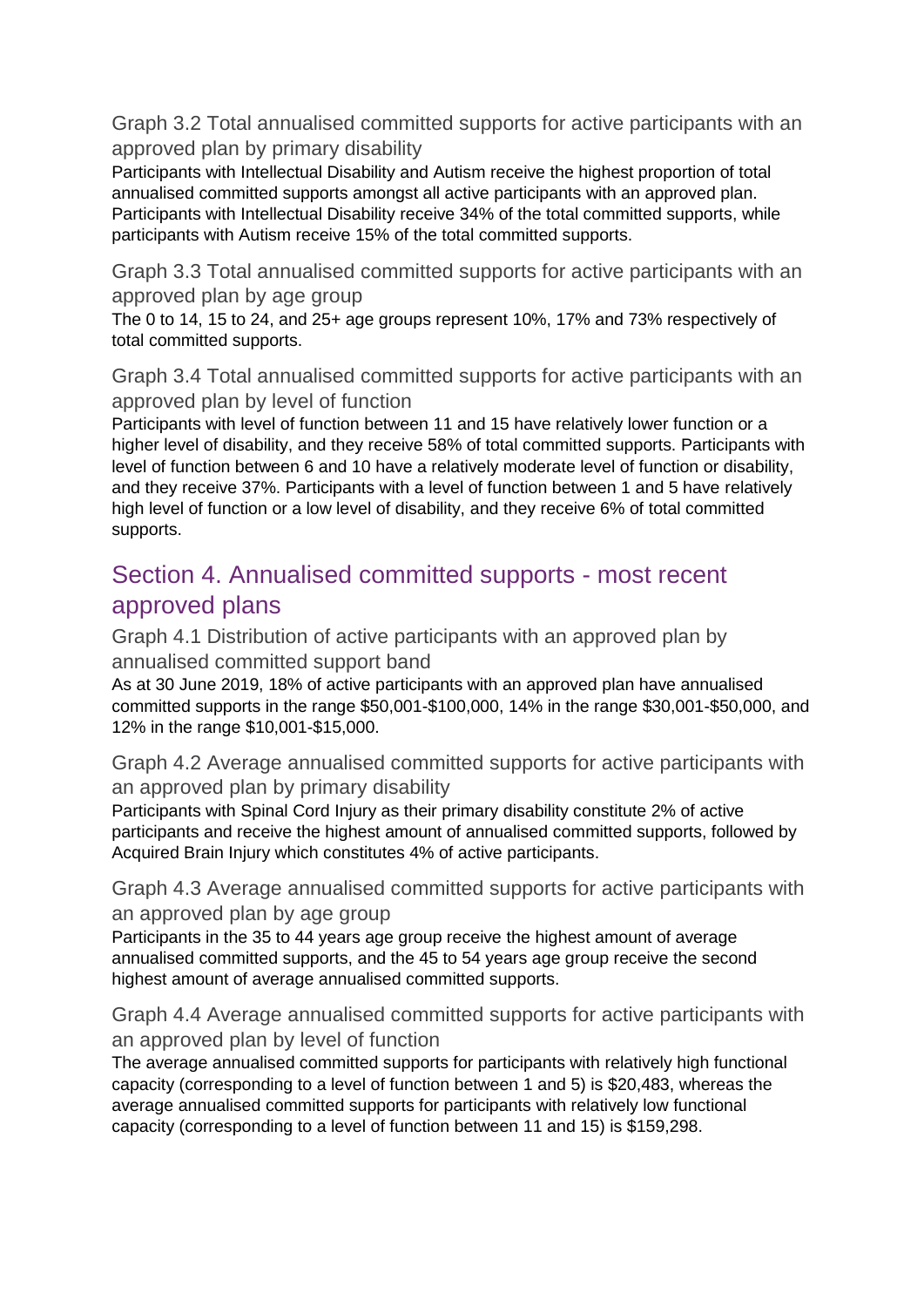# Section 5. Providers

Graph 5.1 Registered providers by entity type As at 30 June 2019, there are 5,964 registered providers, 2,421 are Sole Traders and 3,543 are Organisations.

#### Table 5.2 Registered providers by registration group

The most common registration groups are Therapeutic Supports (1,991 providers registered), followed by Household tasks (1,599 providers registered) and Assistance with travel/transport arrangements (1,115 providers registered).

### Section 6. Participants and carers outcomes and support packages by participant age group

Participants and carers outcome indicators reported are from baseline outcomes data collected on participants when they receive their initial plan. Outcomes data was collected using the Short Form Outcomes Framework (SFOF) questionnaires. Participants with an initial plan approved during the period between 1 July 2016 and 30 June 2019 are included.

Participant age group: birth to before starting school

Description of key participant outcome domains: Outcome statements for children aged 0-6 years (or school entry):

1. Children gain functional, developmental and coping skills that are appropriate to their ability and circumstances / specialist services.

2. Children show evidence of self-determination in their everyday lives.

3. Children participate meaningfully in family life.

4. Children participate meaningfully in community life.

Graph 6.1 Selected participant outcome indicators from participants aged between birth and before starting school

For participants age 0 to before starting school: 68% of parents or carers have concerns in 6 or more areas; 67% say their child is able to tell them what he or she wants; 63% of children can make friends outside family; 48% of children participate in age appropriate community, cultural or religious activities; and 58% of children are welcomed or actively included.

Description of key carer outcome domains:

Outcome statements for families / carers of children with disability aged 0-6 years:

1. Families know their rights and advocate effectively for their children.

2. Families feel supported.

3. Families are able to gain access to desired services, programs, and activities in their community.

4. Families help their children develop and learn.

5. Families enjoy health and wellbeing.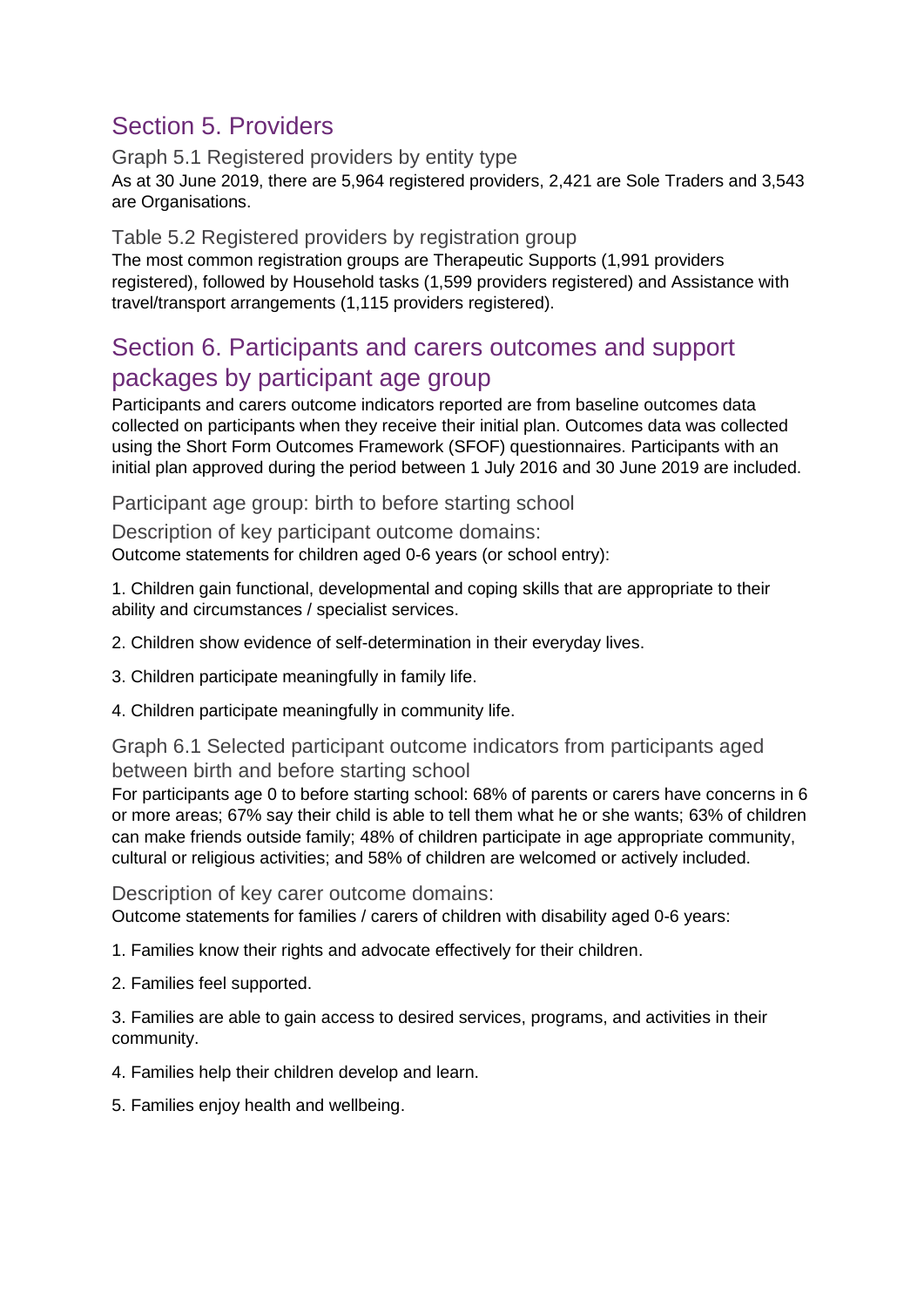Graph 6.3 Selected carer outcome indicators from participants aged 0 to 14 years of age

For carers of participants starting school to 14: 27% receive Carer Payment; 57% receive Carer Allowance; 44% work in a paid job; 40% say they (and their partner) are able to work as much as they want; 81% are able to advocate for their child; 39% have friends and family they see as often as they like; 87% feel confident in supporting their child's development; and 68% rate their health as good, very good or excellent.

Graph 6.5 Distribution of active participants with an approved plan by level of function for age 0 - 6 years

For the 0 to 6 years age group, 64% of participants have a relatively high level of function or low level of disability and 12% have a relatively low level of function or high level of disability.

Graph 6.6 Distribution of active participants with an approved plan by primary disability for aged 0 - 6 years

36% of participants have Autism in the 0 to 6 years age group, while 31% have Developmental delay and 9% have Hearing Impairment.

Graph 6.7 Distribution of active participants with an approved plan by annualised committed support band for ages 0 - 6 years

The largest proportion of participants in the 0 to 6 years age group have annualised supports in the \$10,001-\$15,000 range (33% of participants in the age group), followed by \$15,001- \$20,000 (27% of participants in the age group) and \$20,001-\$25,000 (10% of participants in the age group).

Graph 6.8 Total annualised committed supports for active participants with an approved plan by support category for aged 0 - 6 years Capacity Building - Daily Activities is the support category receiving the most committed

supports (78% of the total annualised committed supports for the age group), followed by Core - Daily Activities (8%) and Capital - Assistive Technology (7%).

Participant age group: starting school to age 14

Description of key participant outcome domains: Outcome statements for children aged 7 (or school entry) to 14 years:

1. Children gain functional, developmental and coping skills that are appropriate to their ability and circumstances / specialist services.

2. Children show evidence of self-determination in their everyday lives.

3. Children participate meaningfully in family life.

4. Children participate meaningfully in community life.

#### Graph 6.9 Selected participant outcome indicators from participants between starting school and aged 14

For the 7 to 14 years age group: 25% of children are developing functional, learning and coping skills appropriate to their ability and circumstances; 38% are becoming more independent; 10% spend free time with friends without an adult present; 63% have a genuine say in decisions about themselves; 57% attend school in a mainstream class; 60% make friends with people outside the family; 31% spend time after school and on weekends with friends or in mainstream programs; and 74% are welcomed or actively included.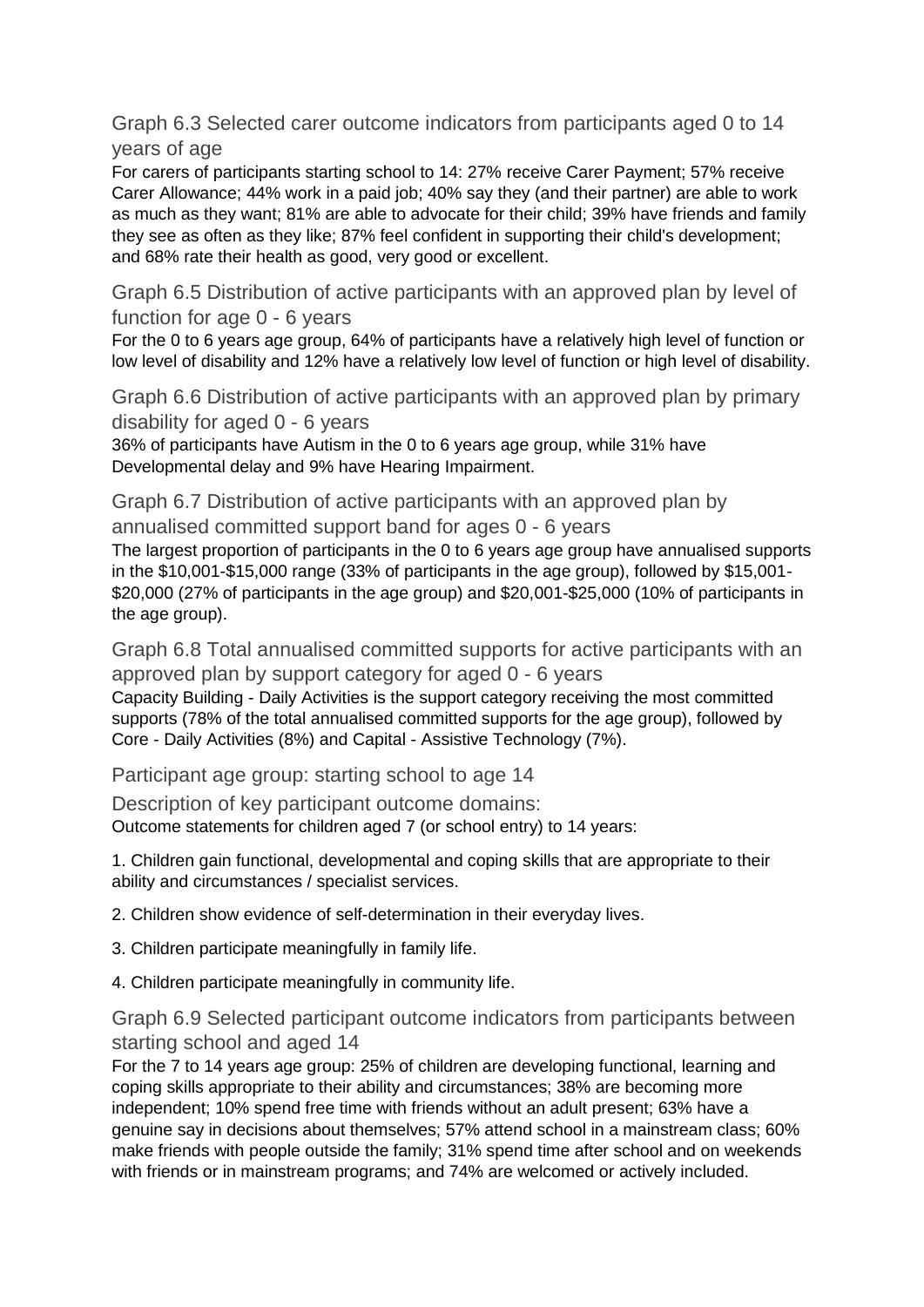Description of key carer outcome domains:

Outcome statements for families / carers of children with disability aged 7 to 14 years:

1. Families know their rights and advocate effectively for their children.

2. Families feel supported.

3. Families are able to gain access to desired services, programs, and activities in their community.

4. Families help their children develop and learn.

5. Families enjoy health and wellbeing.

Graph 6.11 Selected carer outcome indicators from participants aged between birth and aged 14 years

27% receive Carer Payment; 57% receive Carer Allowance; 44% work in a paid job; 40% say they (and their partner) are able to work as much as they want; 81% are able to advocate for their child; 39% have friends and family they see as often as they like; 87% feel confident in supporting their child's development; and 68% rate their health as good, very good or excellent.

Graph 6.13 Distribution of active participants with an approved plan by level of function for age 7 to 14 years

For the 7 to 14 years age group, 43% of participants have a medium level of function and 32% have a high level of function.

Graph 6.14 Distribution of active participants with an approved plan by primary disability for age 7 to 14 years

65% of participants have Autism in the 7 to 14 years age group, while 17% have Intellectual Disability and 6% have Cerebral Palsy.

Graph 6.15 Distribution of active participants with an approved plan by annualised committed support band for age 7 to 14 years The largest proportion of participants in the 7 to 14 years age group have annualised supports in the \$10,001-\$15,000 range (27% of the participants in the age group), followed by \$5,001-\$10,000 (21%) and \$15,001-\$20,000 (16%).

Graph 6.16 Total annualised committed supports for active participants with an approved plan by support category for age 7 to 14 years Capacity Building - Daily Activities is the support category receiving the most committed supports (42% of the total annualised committed supports for the age group), followed by Core - Daily Activities (25%) and Core - Social and Civic (9%).

Participant age group: age 15 to 24

Description of key participant outcome domains: The adult framework consists of 8 participant domains:

- 1. Choice and control.
- 2. Daily living activities.
- 3. Relationships.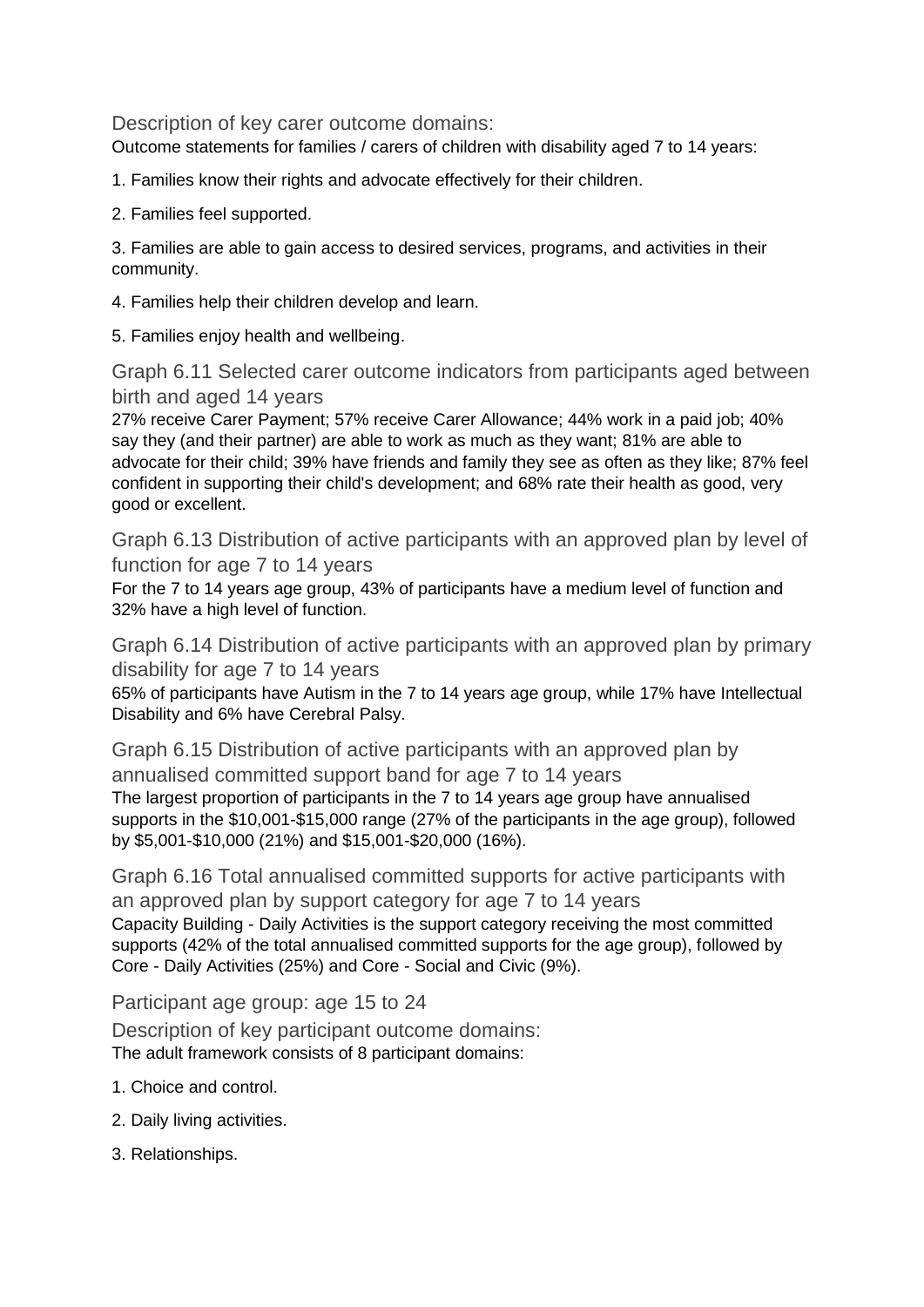- 4. Home.
- 5. Health and wellbeing.
- 6. Lifelong learning.
- 7. Work.
- 8. Social, community and civic participation.

Graph 6.17 Selected outcome indicators from participants aged 15 to 24 For the 15 to 24 years age group: 34% are happy with the level of independence/control they have now; 40% choose what they do each day; 19% were given the opportunity to participate in a self-advocacy group meeting; 85% want more choice and control in their life; 33% have no friends other than family or paid staff; 79% are happy with their home; 82% feel safe or very safe in their home; 67% rate their health as good, very good or excellent; 69% did not have any difficulties accessing health services; 23% currently attend or previously attended school in a mainstream class; 18% have a paid job; 14% volunteer; and 37% were actively involved in a community, cultural or religious group in the last year.

Description of key carer outcome domains:

Outcome statements for families / carers of participants aged 15 to 24 years:

- 1. Families know their rights and advocate effectively for their young person with disability.
- 2. Families have the support they need to care.

3. Families are able to gain access to desired services, programs, and activities in their community.

- 4. Families help their young person become independent.
- 5. Families enjoy health and wellbeing.

Graph 6.19 Selected outcome indicators from carers of participants aged 15 to 24

32% receive Carer Payment; 58% receive Carer Allowance; 47% work in a paid job; 45% are able to work as much as they want; 77% are able to advocate for their family member; 40% have friends and family they see as often as they like; 46% know what their family can do to enable their family member with disability to become as independent as possible; and 58% rate their health as good, very good or excellent.

Graph 6.21 Distribution of active participants with an approved plan by level of function for age 15 to 24 years

For the 15 to 24 years age group, 51% of participants have a medium level of function and 35% have a low level of function.

Graph 6.22 Distribution of active participants with an approved plan by primary disability for age 15 to 24 years

41% of participants have Autism in the 15 to 24 years age group, while 38% have Intellectual Disability and 7% have Cerebral Palsy.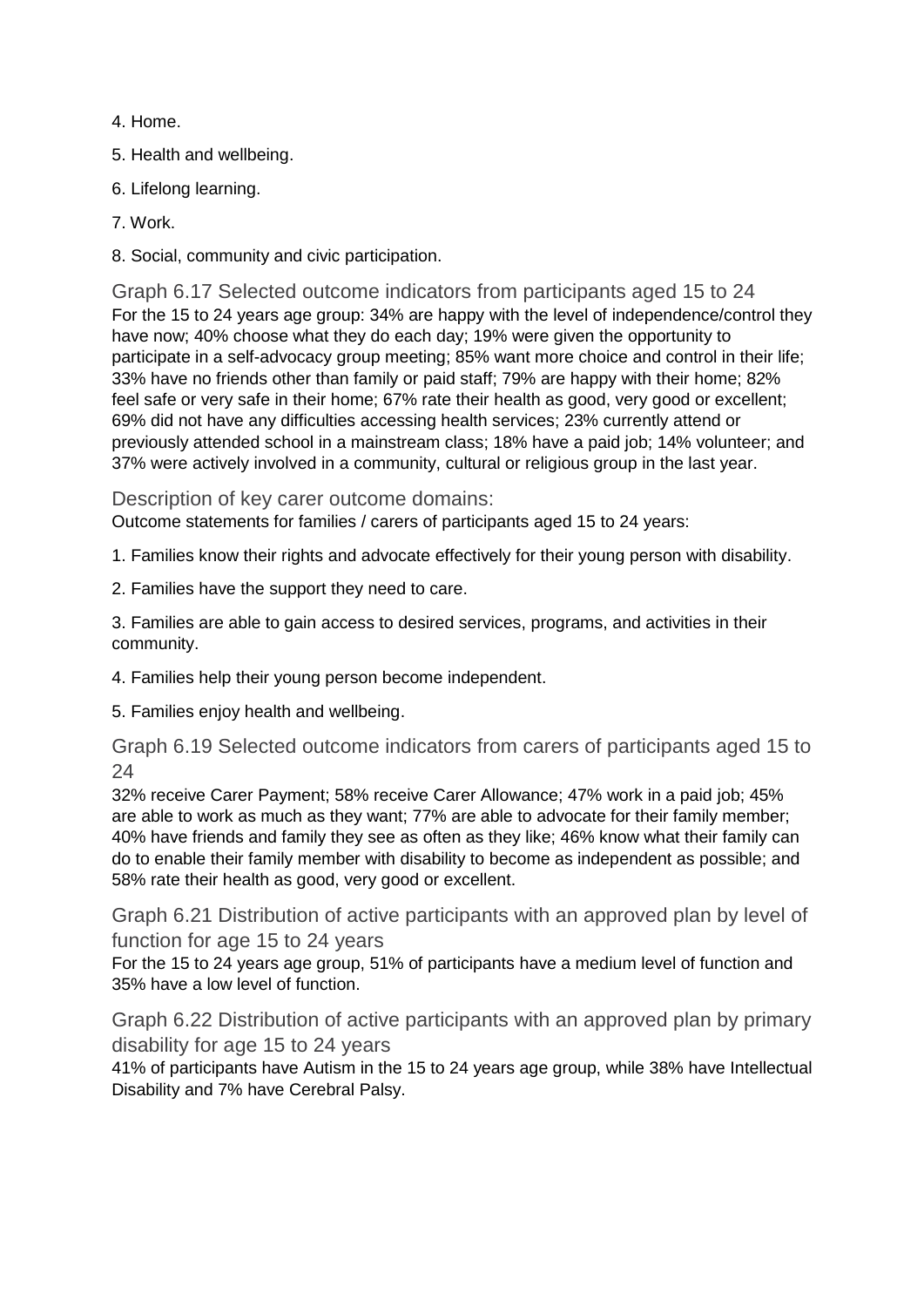Graph 6.23 Distribution of active participants with an approved plan by annualised committed support band for age 15 to 24 years The largest proportion of participants in the 15 to 24 years age group have annualised supports in the \$50,001-\$100,000 range (24% of the participants in the age group), followed by \$30,001-\$50,000 (19%) and \$100,001-\$150,000 (12%).

Graph 6.24 Total annualised committed supports for active participants with an approved plan by support category for age 15 to 24 years Core - Daily Activities is the support category receiving the most committed supports (48%), followed by Core - Social and Civic (25%) and Capacity Building - Daily Activities (11%).

Participant age group: age 25 and plus

Description of key participant outcome domains The adult framework consists of 8 participant domains:

- 1. Choice and control.
- 2. Daily activities.
- 3. Relationships.
- 4. Home.
- 5. Health and wellbeing.
- 6. Lifelong learning.
- 7. Work.
- 8. Social, community and civic participation.

Graph 6.25 Selected outcomes indicators from participants aged 25 and plus For the 25 years and older age group: 62% choose what they do each day; 26% were given the opportunity to participate in a self-advocacy group meeting; 80% want more choice and control in their life; 28% have no friends other than family or paid staff; 72% are happy with their home; 73% feel safe or very safe in their home; 47% rate their health as good, very good or excellent; 66% did not have any difficulties accessing health services; 9% participate in education, training or skill development; of those receiving education, training or skill development, 54% receive it in mainstream settings; 37% were unable to do a course or training they wanted to do in the last 12 months; 19% have a paid job; 13% volunteer; and 40% were actively involved in a community, cultural or religious group in the last year.

Description of key carer outcome domains

The adult framework consists of 5 family / carer domains:

1. Families know their rights and advocate effectively for their family member with disability.

2. Families have the support they need to care.

3. Families are able to gain access to desired services, programs, and activities in their community.

- 4. Families have succession plans.
- 5. Families enjoy health and wellbeing.